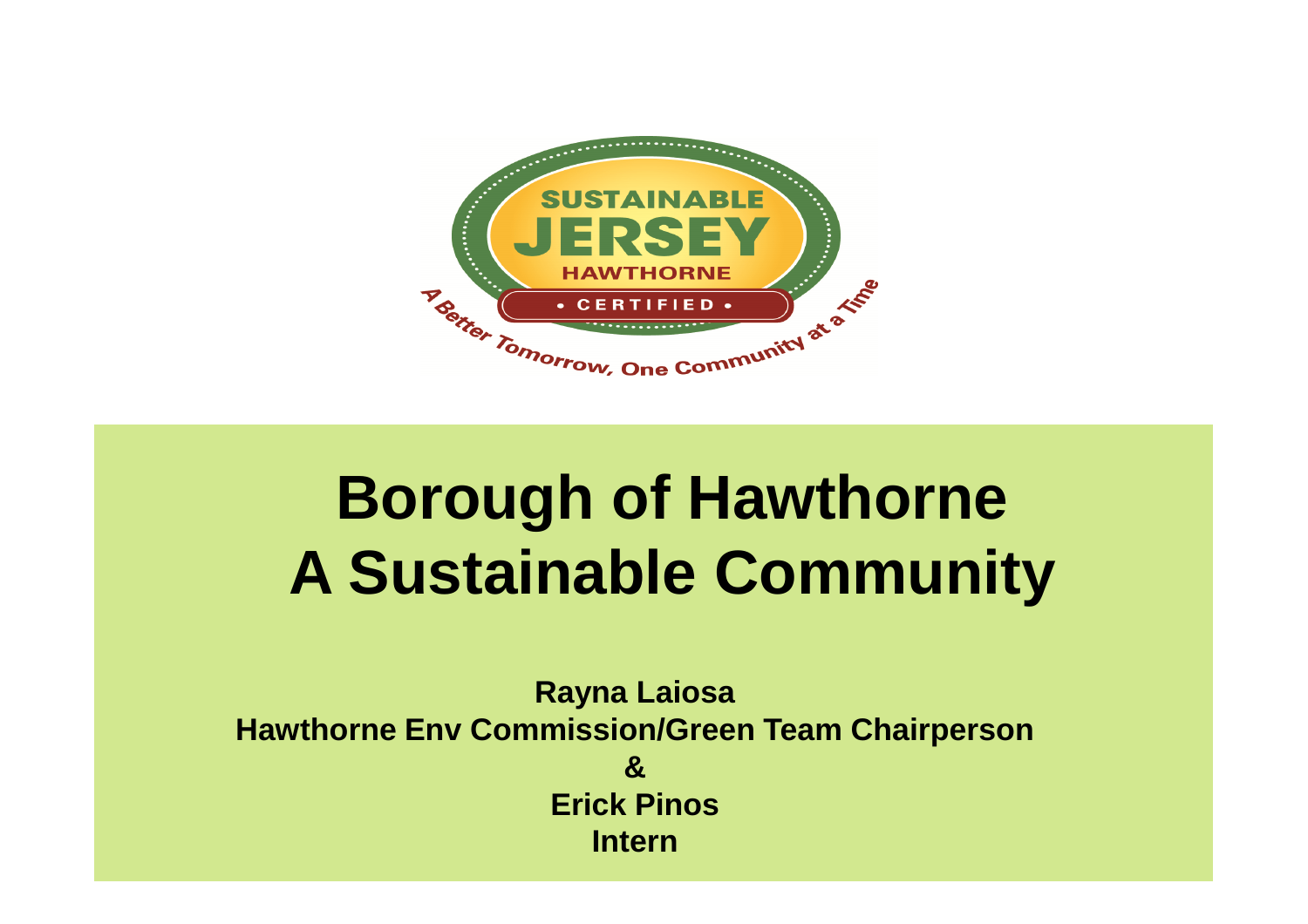#### **What is Sustainability?**

#### Preserving our Quality of Life for Us and Future Generations

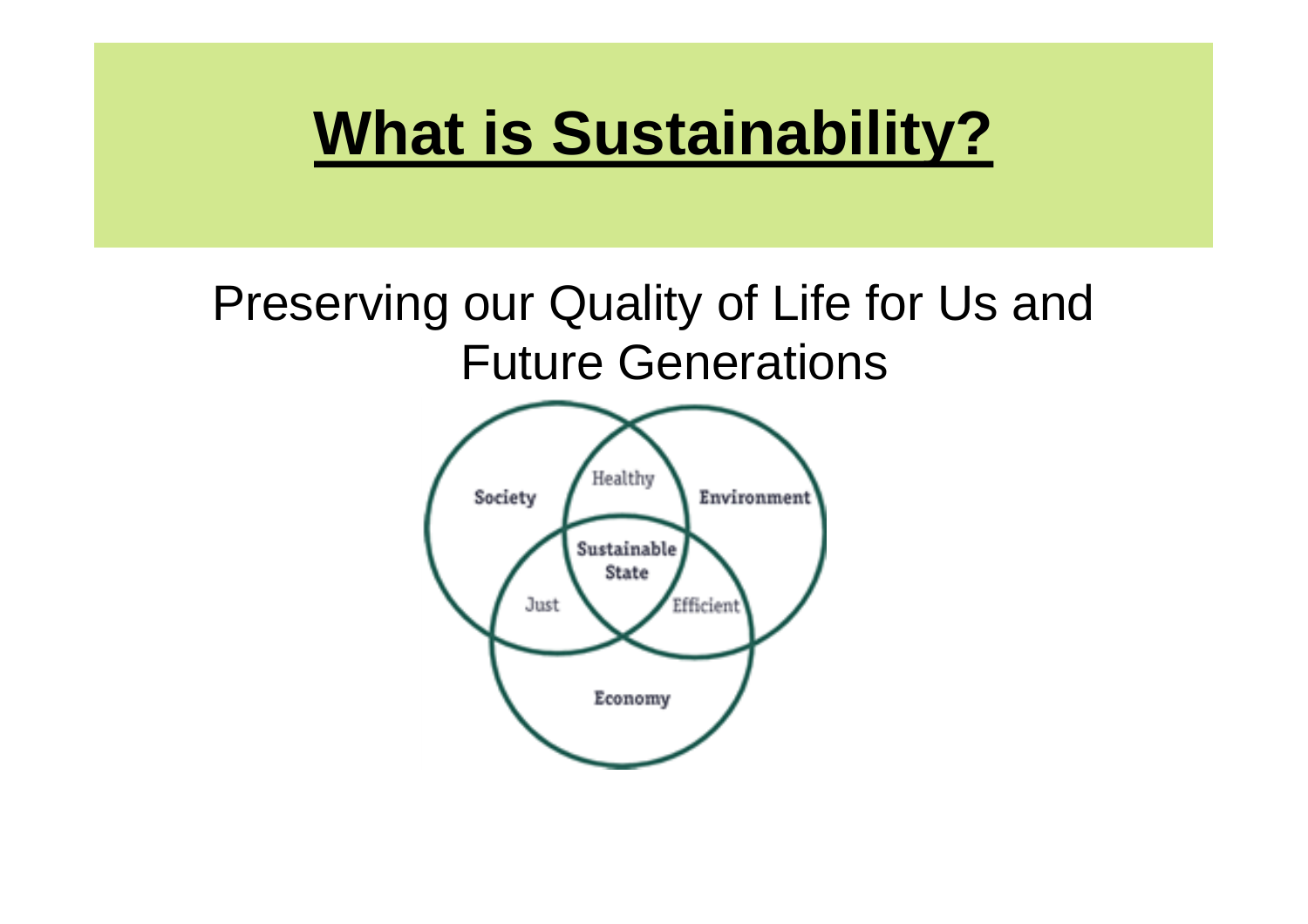# **Hawthorne's Sustainability Vision**

Hawthorne is committed to protecting our natural resources while meeting the needs of the present generation without compromising those of future generations.

Sustainability means:

- Protecting our open spaces, and conserving our natural resources with waste reduction and recycling
- Promoting environmental education, and energy efficiency to residents and businesses alike
- Considering environmental, economic, and social impacts to future development
- Improving community health and quality of life for every citizen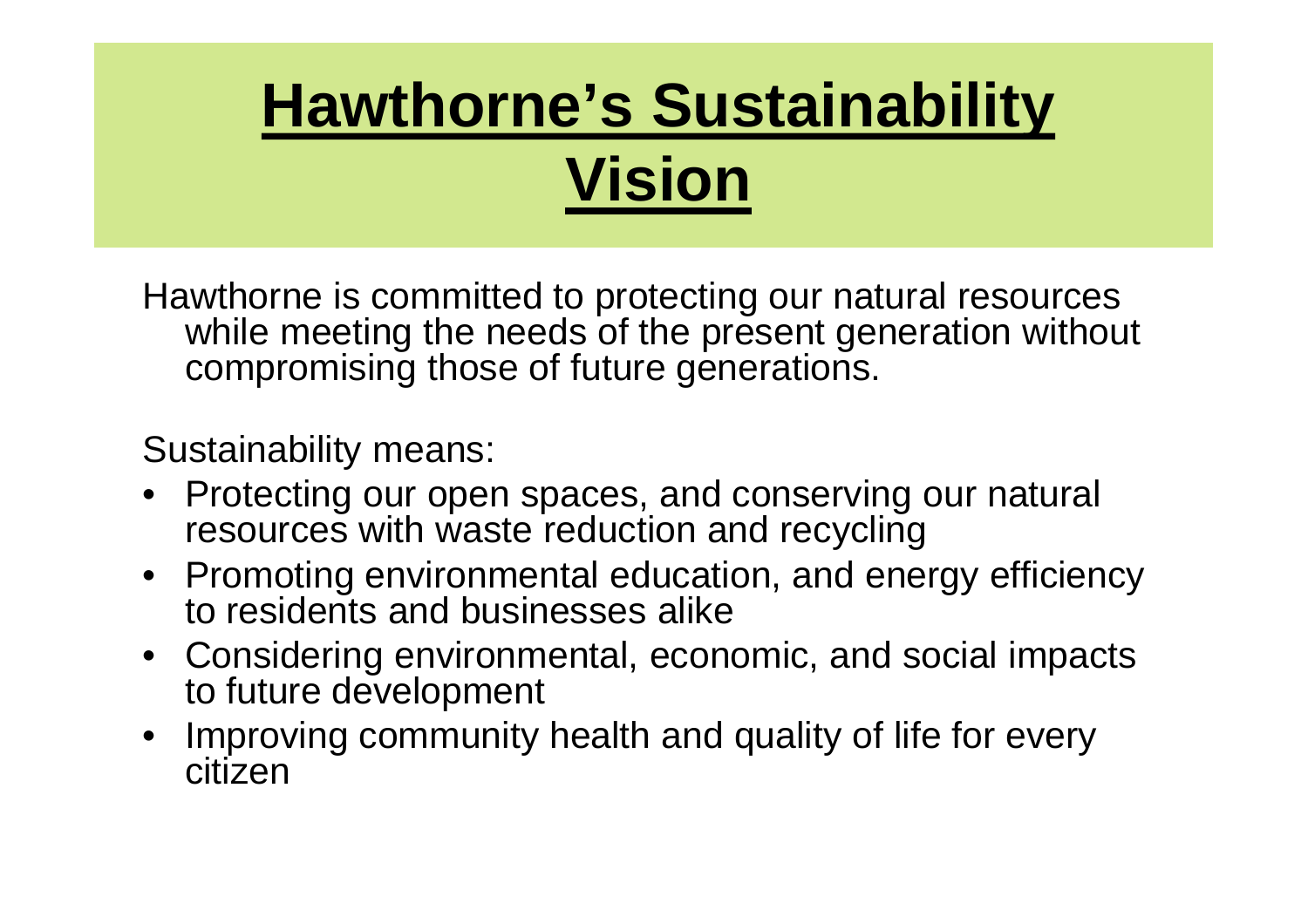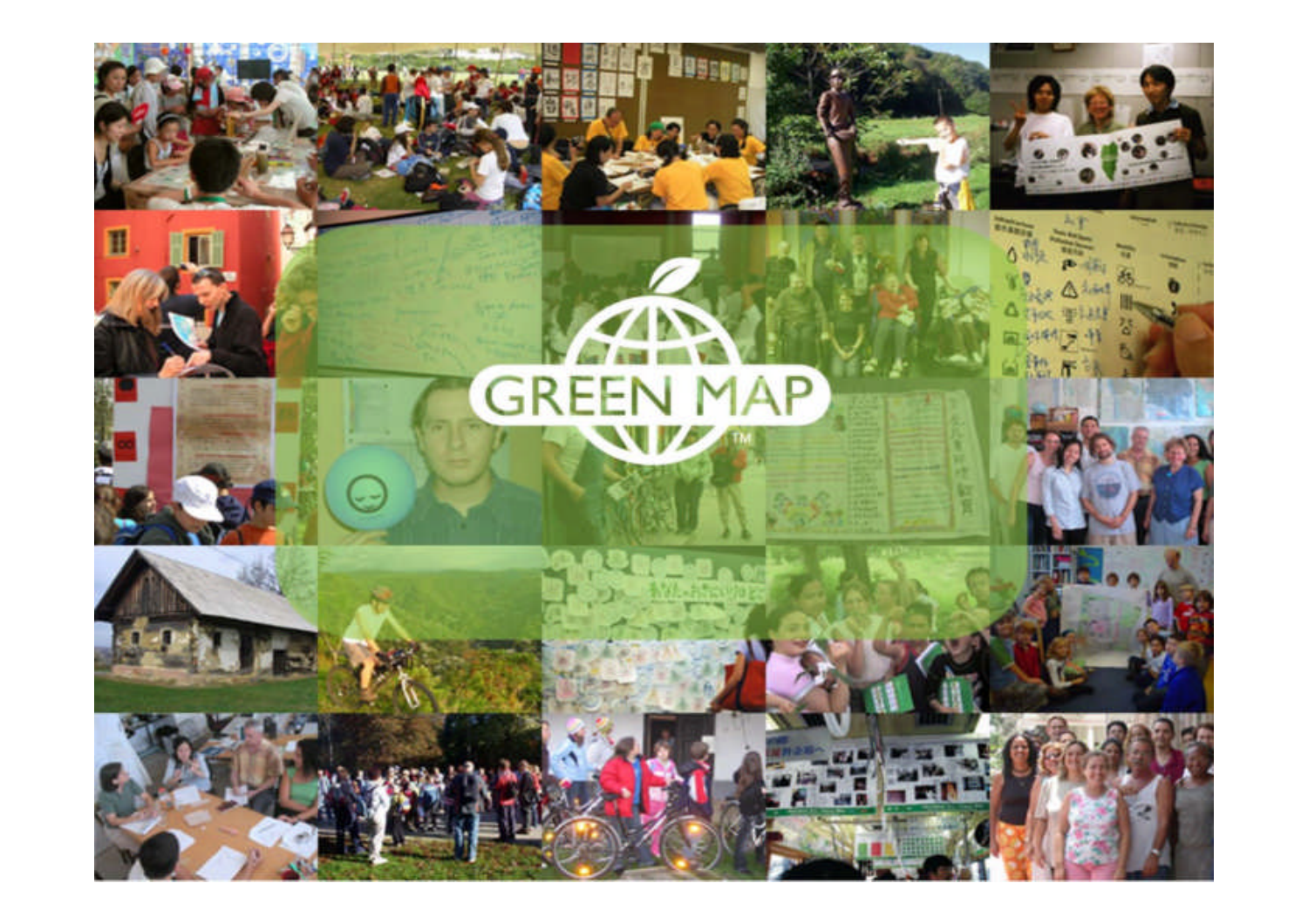**What is a Green Map?** It's a locally created map that uses globally designed Green Map Icons to chart:

| ので<br>Sustainable<br>Living | <b>Nature</b> | Culture<br>& Society |
|-----------------------------|---------------|----------------------|
| О<br>٣                      |               | =                    |
| 7 D                         | $\sim$        | æ                    |
|                             |               |                      |
|                             |               |                      |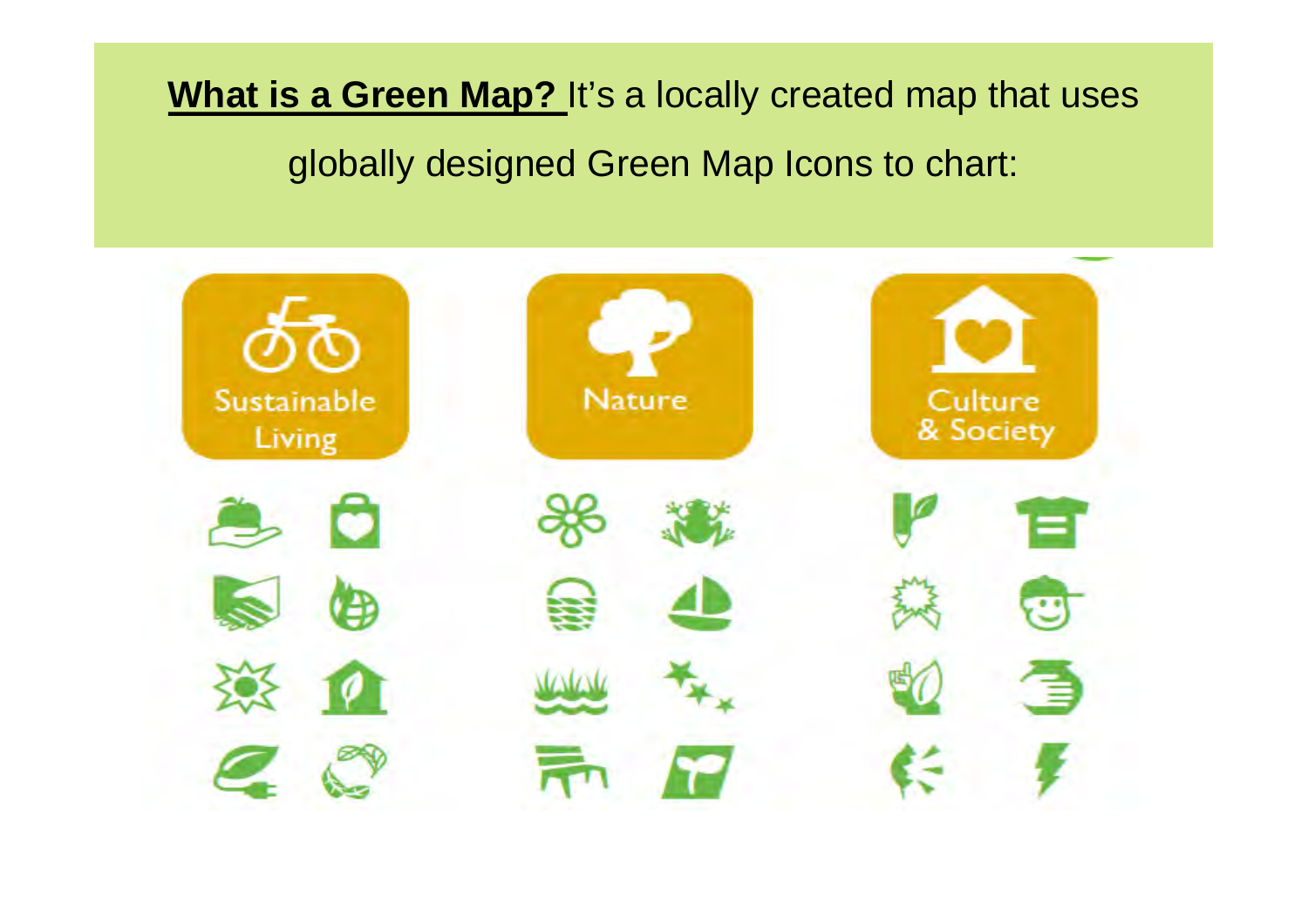

- Encourage people to get and walk by highlighting routes linking residential areas to
	- Parks and recreation areas
	- Public buildings
	- Historical sites
	- Schools
	- Houses of Worship
	- Train station
	- Downtown areas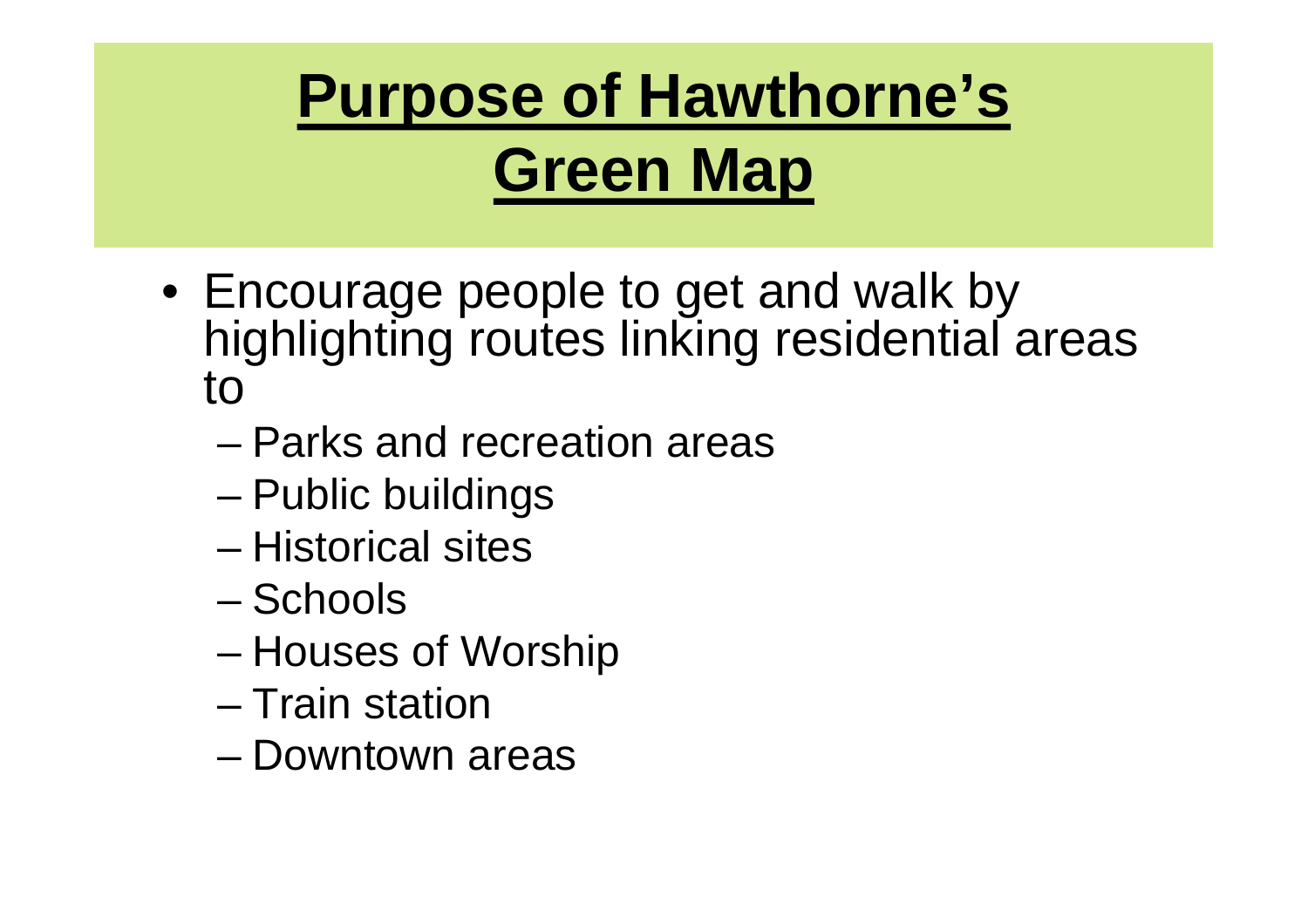

- Routes that encourage physical activity, build community, and reduce vehicle congestion and air pollution.
- Increase foot traffic to the local shop owners, restaurateurs, healthcare professionals, and other entrepreneurs to promote and grow their business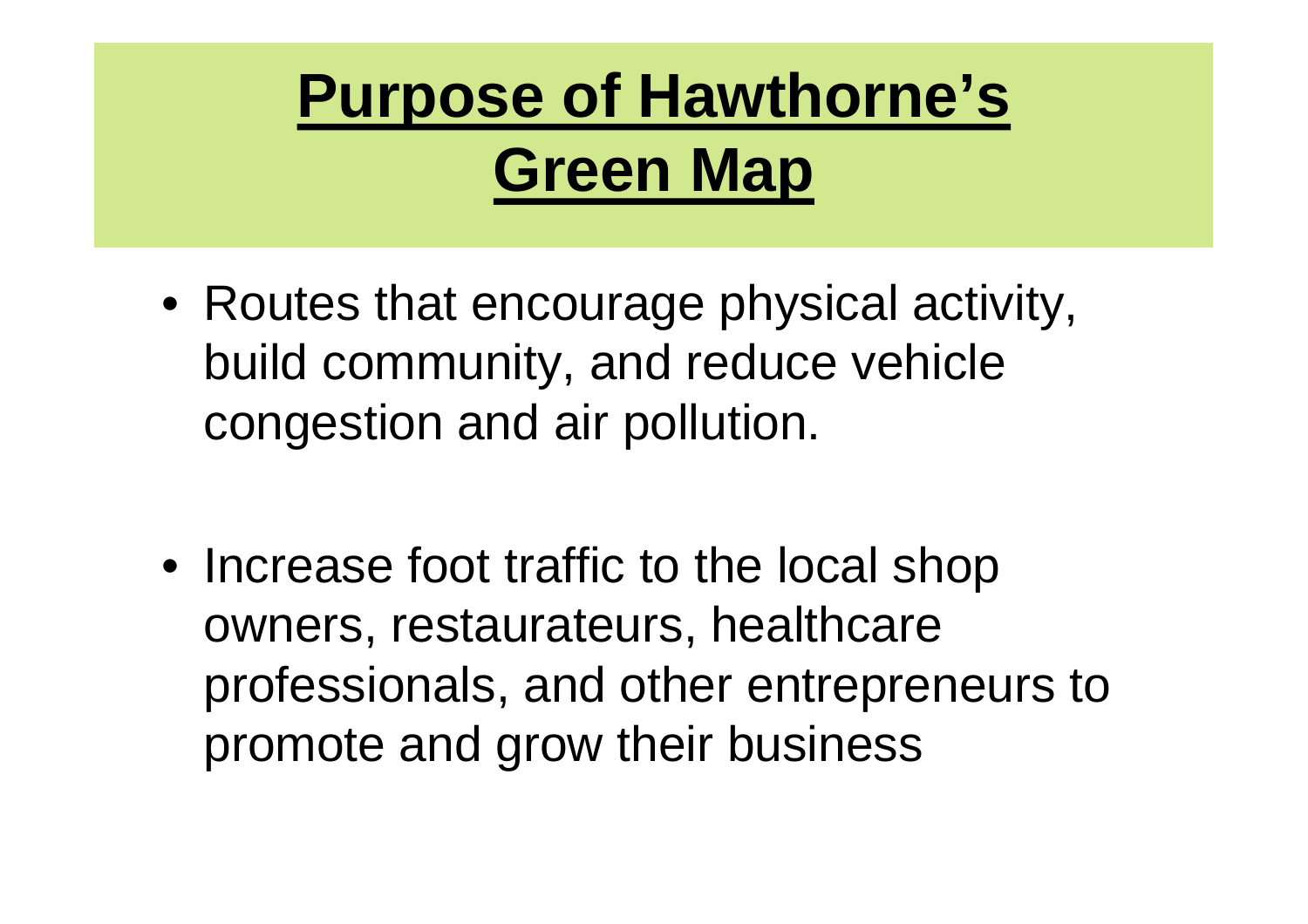#### **Hawthorne's Green Map**

- Go to Open Green Map.org
- http://www.opengreenmap.org/greenmap/ hawthorne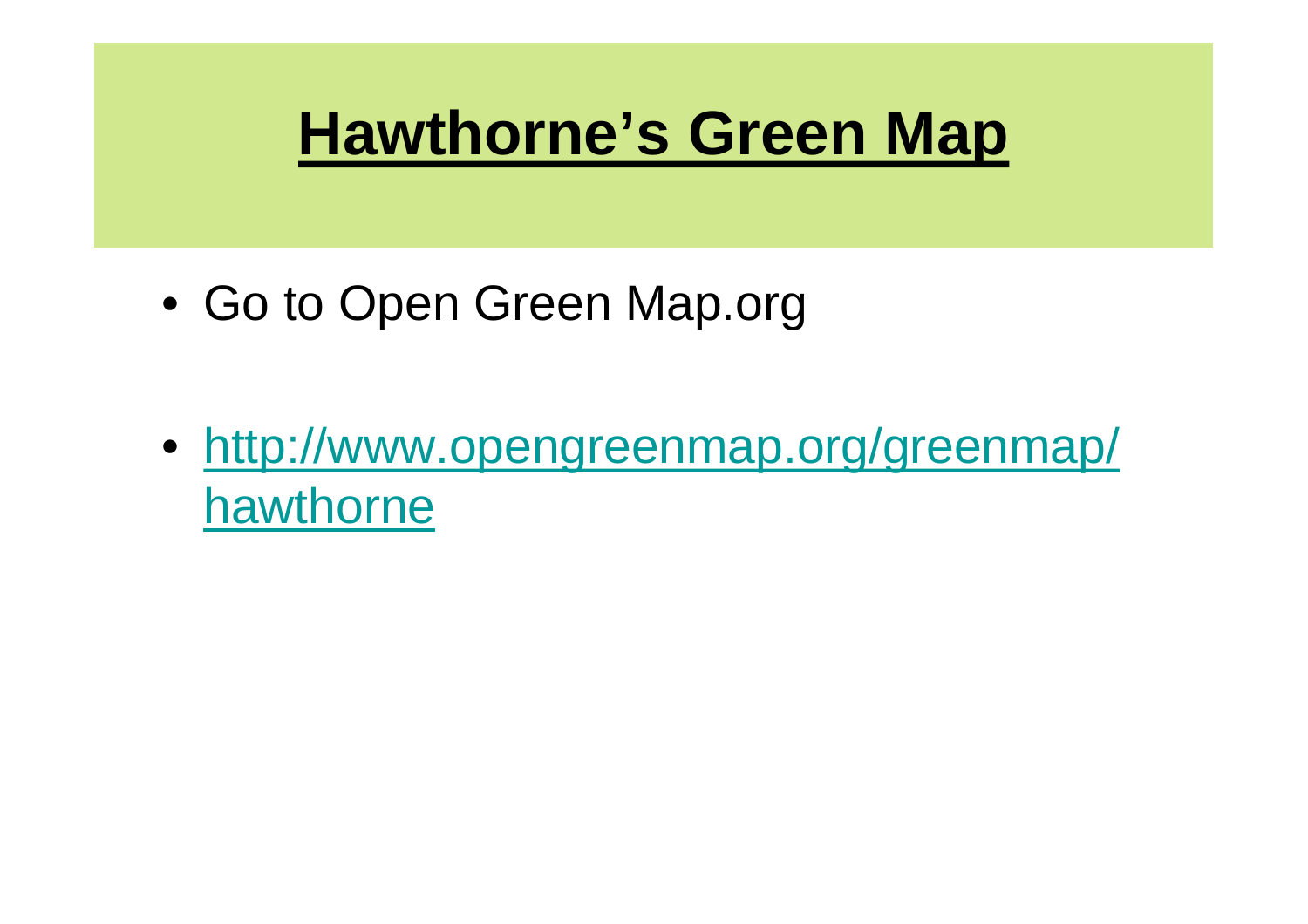

- Explore the Mobile Website with any smartphone at GreenMap.org
- Get the Free Green Map iPhone App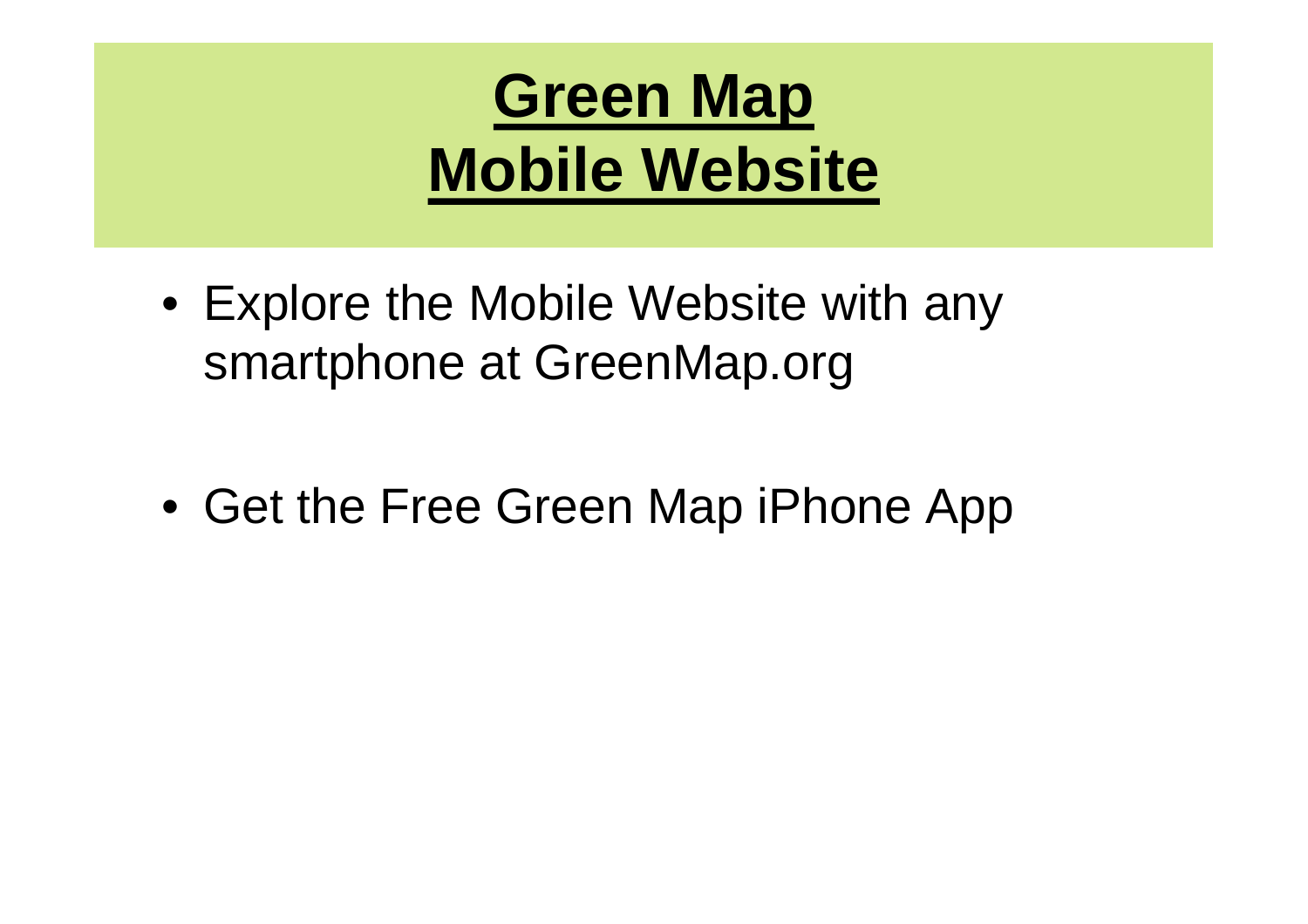### **Hawthorne Green Map**

- Downloadable and printable Hawthorne Green Map
- Created by local Hawthorne resident, Donna Cuono
- Borough of Hawthorne website under About Hawthorne – Maps and Directions
- http://www.hawthornenj.org/PDF/Hawthorne\_Gr eenMap\_Apr13\_2012\_HR.pdf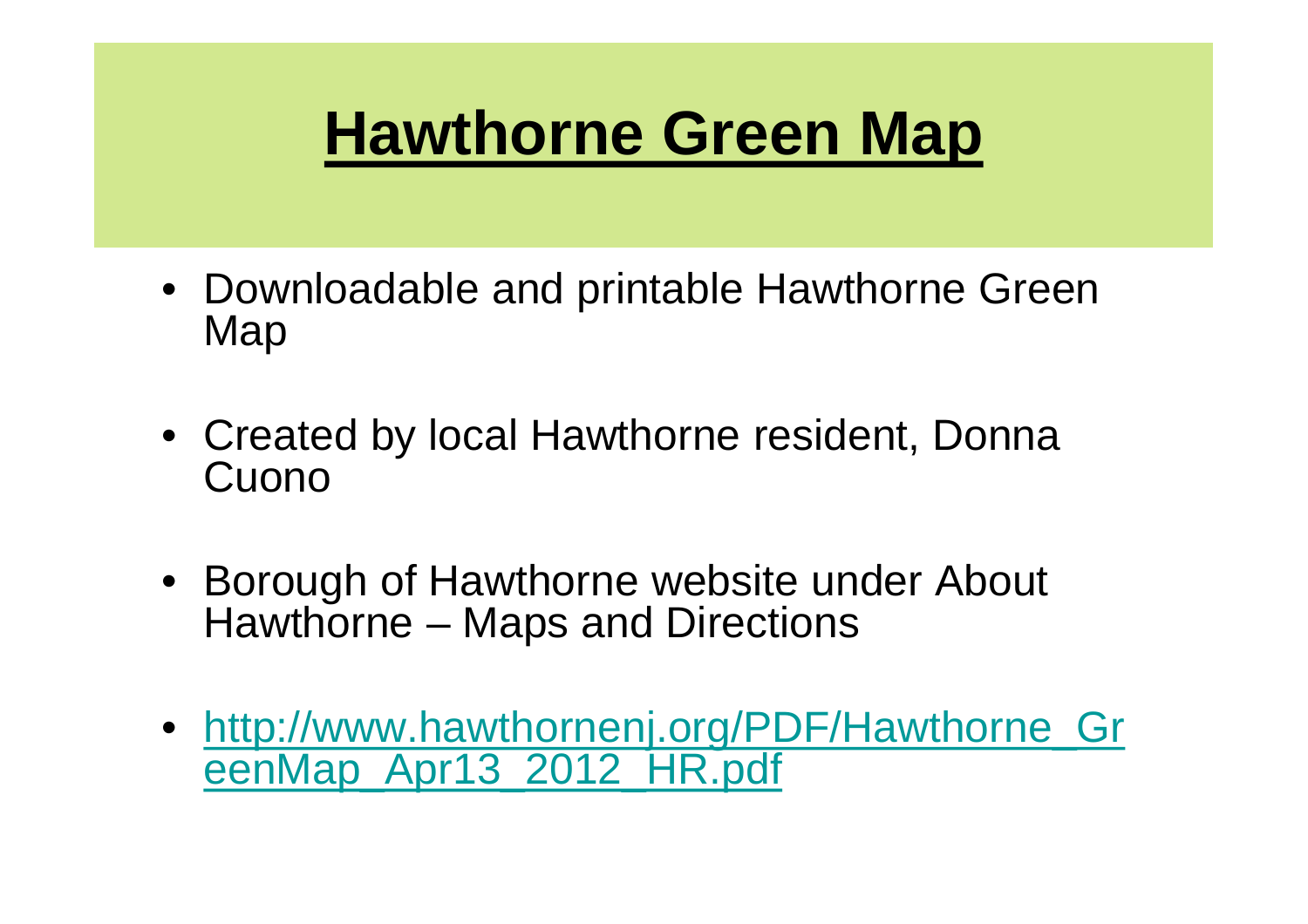# **Next Steps**

Communicate Hawthorne's Green Map

- Hawthorne School System
- Annual June Environmental Program
- Chamber of Commerce Scavenger Hunt "Where's Waldo"
- Farmer's Market
- Green Fair
- Hawthorne Day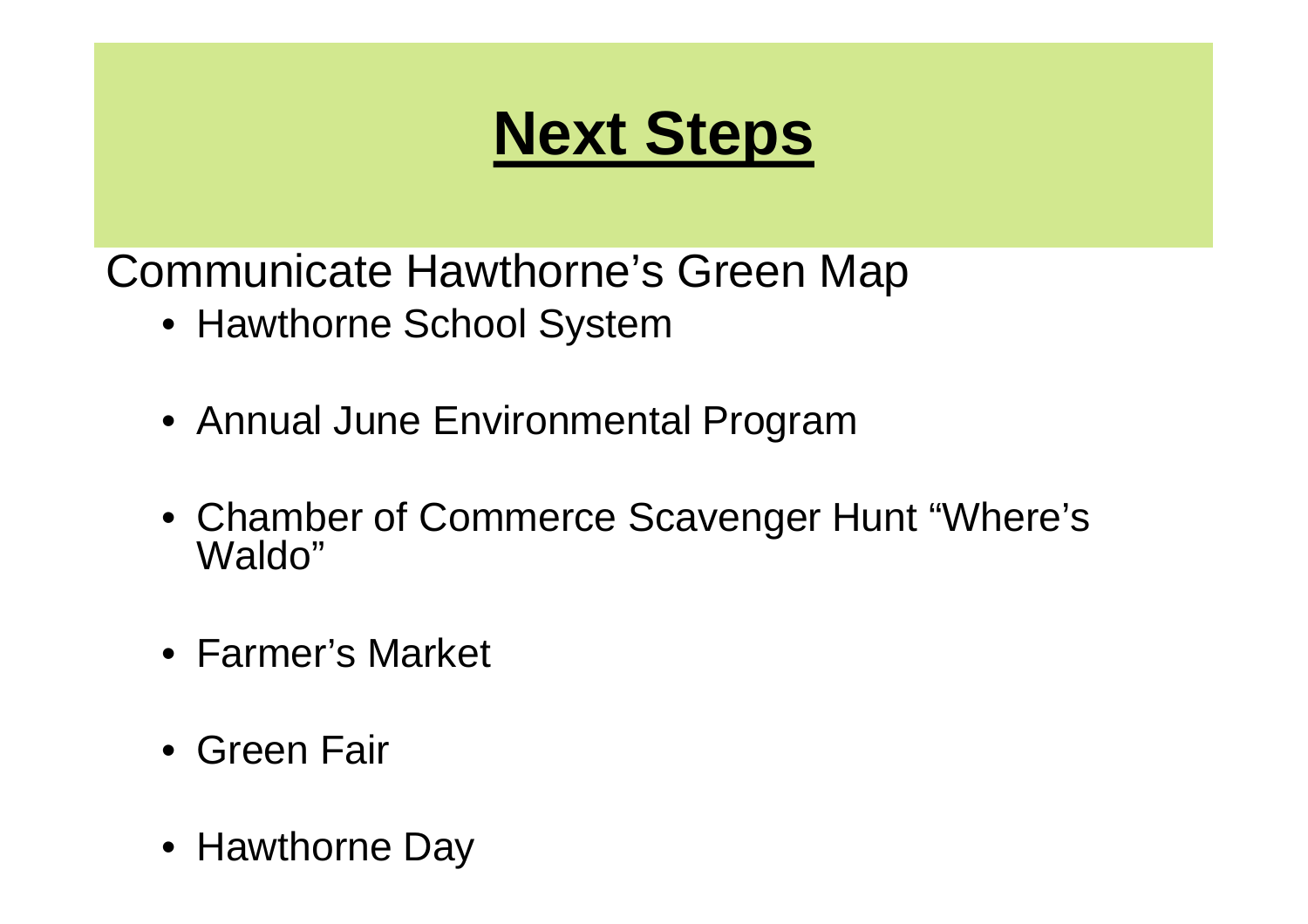# **Special Thanks**

- Clean Air Cool Planet Grant
- Sustainable Jersey Grant
- Erick Pinos, Environmental Intern, Hawthorne Resident
- Donna Cuono, Graphic Artist, Hawthorne Resident
- Mike Mariani, Environmental Commissioner
- Kay Printing